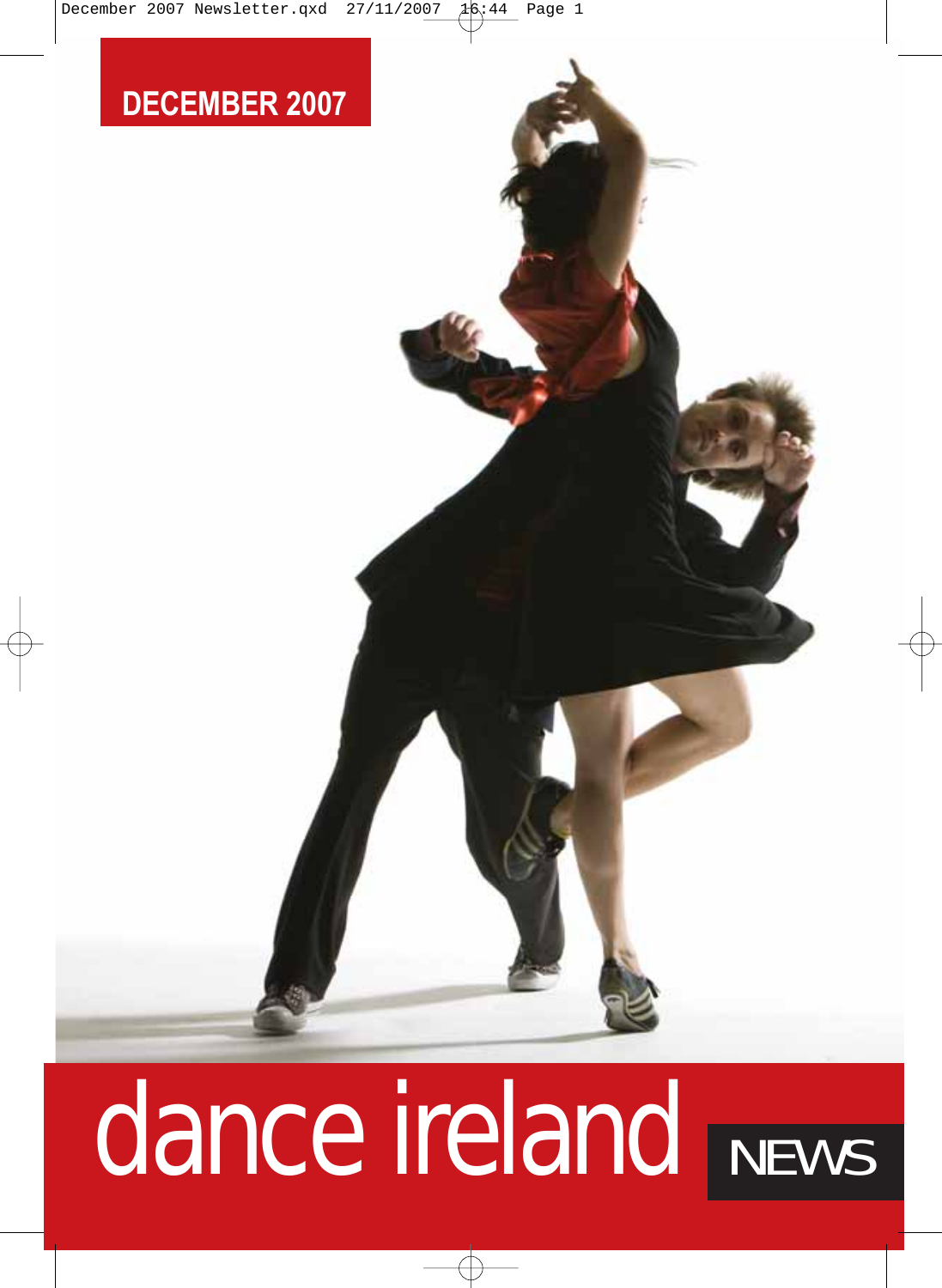Dance Ireland, the trading name of the Association of Professional Dancers in Ireland Ltd., was established in 1989 as a membership-led organisation dedicated to the promotion of professional dance practice in Ireland. Since that time it has evolved into a national, strategic resource organisation whose core aims include the promotion of dance as a vibrant artform, the provision of support and practical resources for professional dance artists and advocacy on dance and choreography issues.

Dance Ireland also manages DanceHouse, a purpose-built, state-of-the-art dance rehearsal venue, located in the heart of Dublin's north-east inner city. DanceHouse is at the heart of Dance Ireland activities, as well as being a home for professional dance artists and the wider dance community. In addition to hosting our comprehensive artistic programme of professional classes, seminars and workshops, and a fully-equipped artists' resource room, DanceHouse offers a range of evening classes to cater to the interests and needs of the general public.

#### **BOARD MEMBERS**

Liz Roche *Chairperson*, Ríonach Ní Néill *Secretary*, Muirne Bloomer, Adrienne Brown, Megan Kennedy, Joseph Melvin, Fearghus Ó Conchúir, John Scott, Gaby Smith.

#### **DANCE IRELAND PERSONNEL**

Paul Johnson, *Chief Executive*

Siân Cunningham, *General Manager/DanceHouse* 

Elisabetta Bisaro, *Development Officer*

Duncan Keegan, *Administrator* 

Brenda Crea & Glenn Montgomery, *Receptionists/Administrative Assistants* 

Dance Ireland, DanceHouse, Liberty Corner, Foley Street, Dublin 1. Tel: 01 855 8800 Fax: 01 819 7529 Email: info@danceireland.ie Website: www.danceireland.ie

**Dance Ireland News** is published 12 times a year

*Published by Dance Ireland, DanceHouse, Liberty Corner, Foley St, Dublin 1, Ireland.*

*Printed by CRM Design & Print, Unit 6, Bridgecourt Office Park, Walkinstown Ave. Dublin 12, Ireland.*

#### **ISSN 1649-9506**

#### **Disclaimer**

Dance Ireland reserves the right to edit or amend all articles or notices published in this magazine. The views expressed are those of contributors or editor and do not necessarily represent the views of Dance Ireland members.

**Cover:** Jazmin Chiodi, Philip Connaughton in *I Can't Make It Alone* (Rex Levitates) **Source:** Fionn McCann

#### **Deadlines for next edition:**

**January 2008** Copy & Photos: Thursday 6 December Inserts: Thursday 20 December *All photos submitted must be accompanied by appropriate credits and acknowledgements*

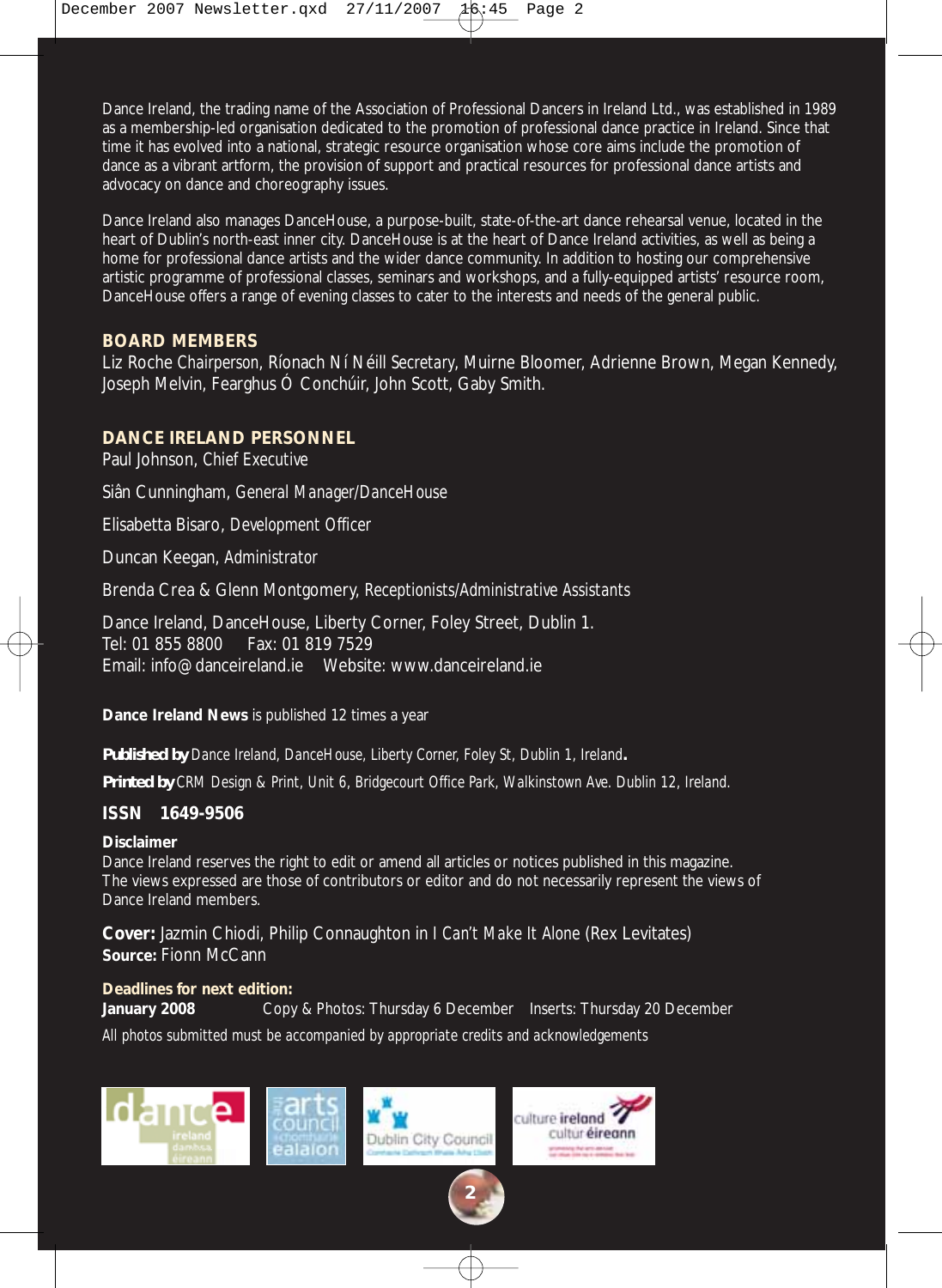# News éireanr

#### **INTRODUCTION**

Welcome to the final issue of *Dance Ireland News* for 2007. It has been quite a year for us all, and tempting as it is to just go with the seasonal flow, we hope you will find the time to join us for **Christmas drinks** on **Friday 14 December**, following the studio sharing at 6pm by **Ross Cooper /The Curve Foundation**, in residence at DanceHouse, as part of our international exchange programme with Dance House Glasgow. Further details on Ross's morning class are on **page 6.**

We are also delighted to present, in association with IMDT, a 2-day master class with **Wei Meng Poon** on 7 and 8 December, full details are on **page 5.**

**DanceHouse** continues to host a variety of evening classes for all until 21 December. Please visit our website for full details: www.danceireland.ie. DanceHouse will close on Friday 21 December and reopens on Wednesday 2 January. We take this opportunity to remind you about *Winging It!* Our short-term, no-notice studio hire service for dance practitioners and companies. *Winging It!* allows you to drop in to DanceHouse on any given day and hire any unused studio for that day. It's up to you how long you use the space – it can be for one hour or it can be for six. And best of all, it only costs **€25!** So if you're

searching last minute for somewhere to rehearse or to spend a few hours workshopping an idea, this could be just the ticket. All you need to do to take advantage of *Winging It!*, is call in to reception with your payment (cheque or cash). Hiring will be done on a first-come, first-served basis and on the understanding studios will not be used for any fee-paying activities, such as classes or workshops. Bookings will not be taken over the phone. Standard rental conditions apply.

If you have not seen *Forgotten* and experienced the wonderful environment created in Studio 4 then **Friday 7 December** at **7.30pm** is your final opportunity to see this exhilarating solo movement and text performance from **Pat Kinevane**. Presented in association with Fishamble Theatre Company, this evening performance, the last in a successful series of four, is in aid of *Our Lady's Hospice, Harold's Cross*; tickets (€30 upwards) can be booked from reception: 01 855 8800.

To kick start the New Year, the first of our multidisciplinary workshops with renowned lighting designer **Eric Würtz**, is scheduled from **3 to 5 January** at **Project Arts Centre**. Open to choreographers and lighting designers this is a practical

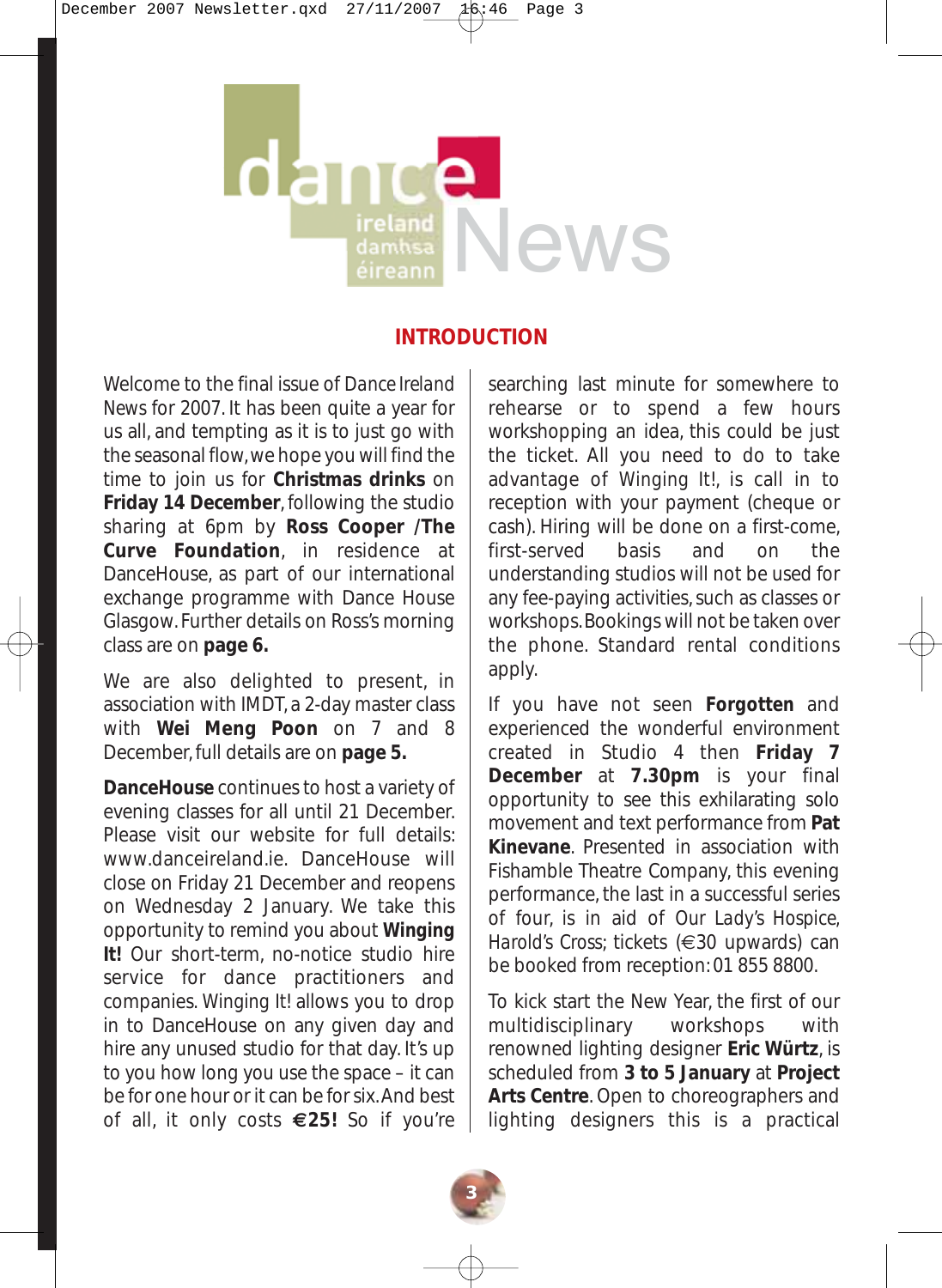workshop and an ideal opportunity to learn new skills and experiment with light under the watchful eye of a master artist. With the additional support of the Arts Council, these multi-disciplinary exchanges are offered as part of our Choreographic Services and Research programme. Further details are on **page 7.**

As a direct result of the recent 'Town Hall' meeting convened by IDFI and hosted by Dance Ireland (please see *A Message from Laurie*, **page 7**) we are delighted to carry an invitation for an *OPEN CALL* from the IDFI. Also new is a call for *expressions of interest* for our proposed **Dance Exchange Ireland – Scotland 2008** on **page 5**. And finally, we carry details of our **first year anniversary celebration** of the opening of DanceHouse, which kicks off on

Monday 7 January – see **below** for a preview of the programme.

Dance Ireland is delighted to announce that we have secured a **capital grant** from the Department of Arts, Sport and Tourism towards the costs of installing a lighting rig in Studio 4. We are grateful to the Minister for Arts, Sport and Tourism for his continued support of DanceHouse and Dance Ireland, and look forward to the additional opportunity of showing new dance in the venue.

**Well,** *'tis the season…* **and in that spirit, all of us here at Dance Ireland wish our members, funders, patrons and friends a Merry Christmas and a Happy New Year!** 

# *DanceHouse*

# *CELEBRATION WEEK*

# **Monday 7 to Friday 11 January 2008**

**A week of FREE dance events, c***elebrating a year in DanceHouse and a year to come…* **classes, performances, films, open rehearsals…** 

#### **Monday: 12pm Official Anniversary Celebration**

**Monday:** on the hour/every hour starting at 2pm; *Open House 1*; a non-curated series of performances from among others IMDT; Joyce Richardson/Flamenco; Mairead Vaughan, Libby Seward/Animated State; Mary Wycherley; Legitimate Bodies, Inma Moya…

**Tuesday:** evening of **free taster classes** in ballet, contemporary, jazz, aikido, salsa and much more…

**Wednesday: 6pm** Launch of *Best Practice in Youth Dance: Guidelines for Practitioners and Providers,*followed by *Open House 2,* an evening of *short* performances from youth and community groups, featuring Flashdance, Larkin Community College, INYB, Rachel Goode School of Dance and others…

**Thursday:** evening of **free taster classes** in pilates, gyrokinesis, jazz, bellydance, flamenco, ballet and much more…

**Ongoing** throughout the week: exhibitions, dance films, open rehearsals…

*For the latest updates and additions please see: www.danceireland.ie*

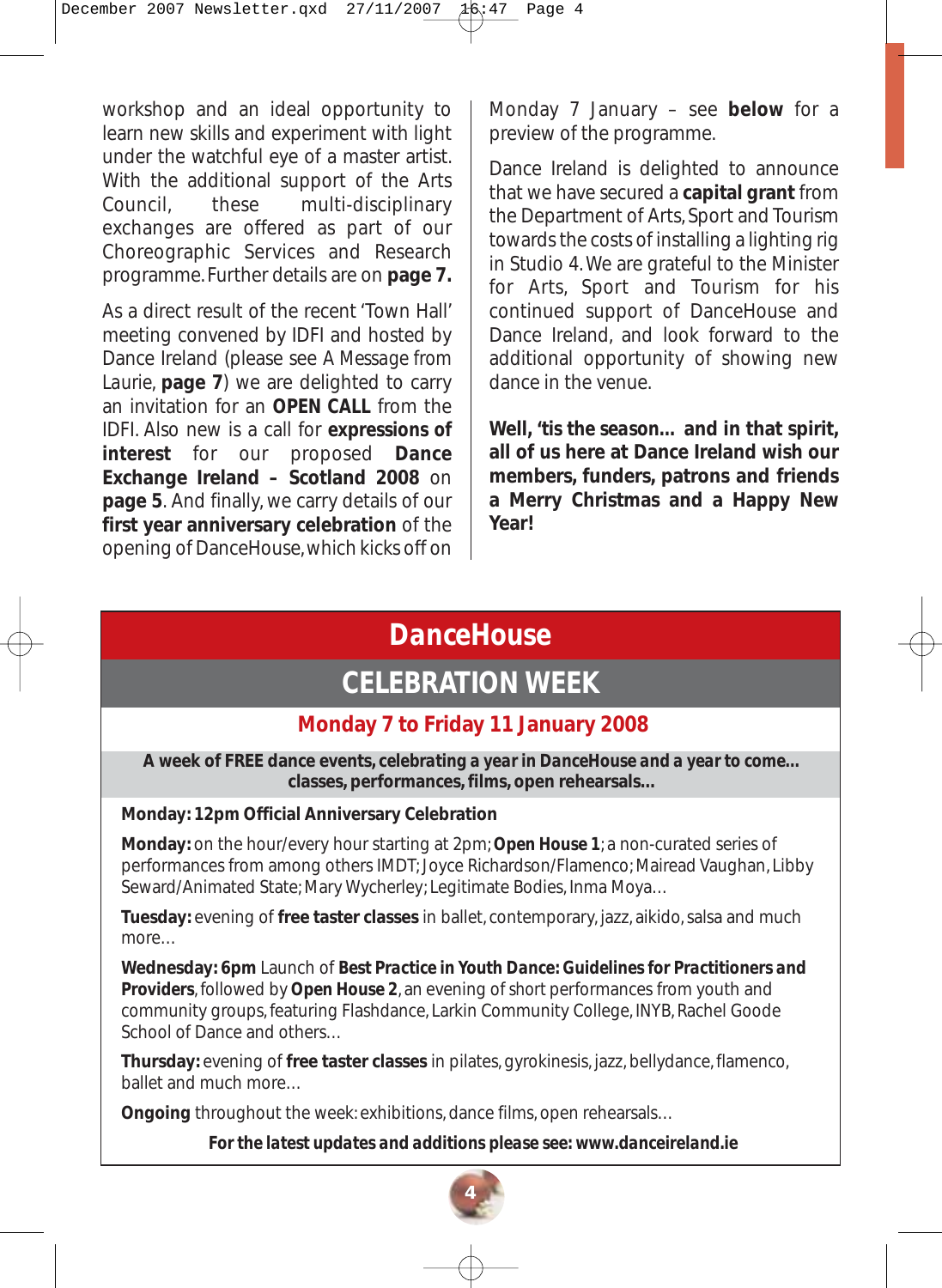**DANCE IRELAND PROGRAMME**

# **DANCE EXCHANGE IRELAND-SCOTLAND 2008 – EXPRESSION OF INTEREST**

Dance Ireland in partnership with Dance Base Edinburgh, Dublin Fringe Festival and producer Richard Wakely are working, subject to securing the required additional financial support, on a **dance exchange programme** to take place next August at Dance Base during the Edinburgh Fringe Festival and later at DanceHouse during the Dublin Fringe Festival in September 2008.

The initial framework has been jointly developed by a steering group comprised of **Paul Johnson** (Dance Ireland), **Morag Deyes** (Dance Base), **Wolfgang Hoffmann** (Dublin Fringe Festival) and **Richard Wakely**. Our vision for the exchange includes a commission; performances of existing/new Irish and Scottish work; organised networking opportunities.

To inform our thinking, we are now seeking **expressions of interest** from choreographers and companies (Dance Ireland professional category members only). To register your interest, please contact Paul Johnson (paul.johnson@danceireland.ie). The closing date for receipt of expressions of interest is **Friday 21 December 2007**.

This new initiative builds upon the developing working relationship between dance practitioners in Ireland and Scotland. This year, Dance Ireland has hosted Edinburgh-based choreographer **Janis Claxton (UK/AUS)**, while choreographer **Tara Brandel (IRL)** was hosted by Dance House Glasgow, in residence at the CCA Glasgow. Later this month, we host **Ross Cooper and The Curve Foundation (UK)** in residence at DanceHouse. In addition Morag Deyes was a panellist on our Choreographic Development Initiative Bursary; an ideal opportunity for Morag to get to know some of our dance artists and their work.

This proposal is part of a long-term strategy by Dance Ireland to assist dance artists in increasing their profile through international collaborations and exchanges. To that end we are working with Culture Ireland on a partnership to deliver international artform promotion, showcasing, networking and exchange. Of note here is the ongoing exchange with Movement Research NY and the forthcoming exchange with the Le Pacifique/CND Grenoble France, both initiated by Elisabetta Bisaro**.**

#### **2-DAY MASTERCLASS WITH WEI MENG POON – 7 & 8 DECEMBER**

#### *10am-12pm DI Members €8 / €15 both days Non-members €10 / €18 both days*

Dance Ireland in association with Irish Modern Dance Theatre presents a 2-day masterclass with **Wei Meng Poon.** Born in Singapore, he trained in dance while enrolled at the National University of Singapore where he received a degree in Artistic and Social Sciences with a specialization in Sociology and Psychology. He continued his training at the Nationale Ballett Academie, Amsterdam and has, since 1992, worked internationally with dance companies and independent groups amongst them



**Wei Meng Poon**

**5**

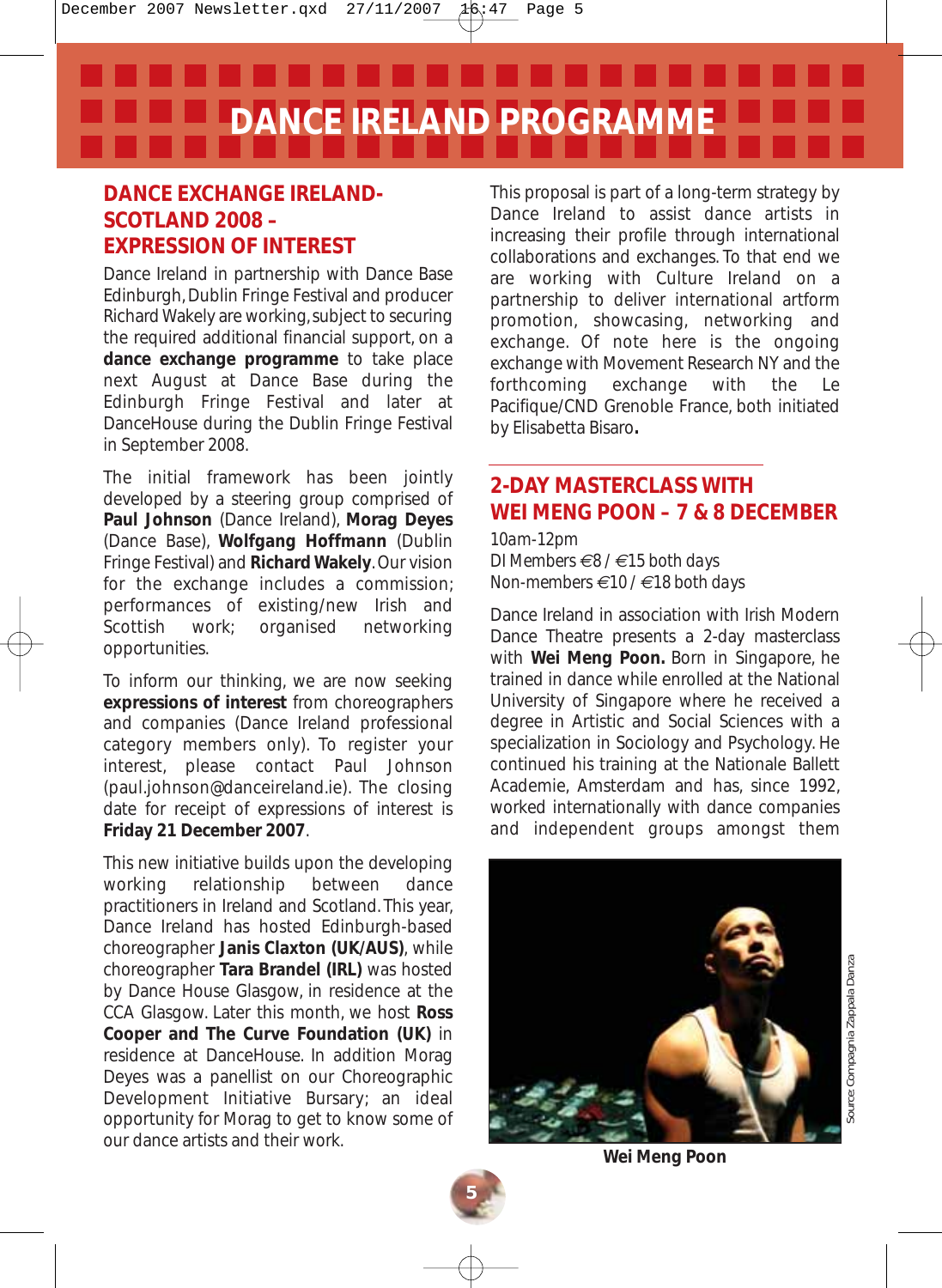**Balletto di Napoli** (Italy), **Nationale Ballettacademie** (Netherlands), **Ballett Hagen** (Germany), **Introdans** (Netherlands), **Lanonima Imperial** (Spain), **Compagnie Thor** (Belgium), **La Renaissance de la Danse** (Germany), **Tamara Stewart** (Netherlands), **Stephan Koplowitz** (Germany). Since 2004 he has been a resident member of the Compagnia Zappalà Danza and, as well as teaching and giving workshops, has recently begun making short choreographic works.

#### **INTERNATIONAL EXCHANGE PROGRAMME**

#### **Ross Cooper / The Curve Foundation in residence; Monday 10 to Friday 14 December**

*Professional Morning Class Mon - Fri 10am - 11.30am DI Members: €5 per day / €20 per week Non-members: €8 per day*

In the last of our international exchanges for 2007, we are delighted to host choreographer and teacher Ross Cooper and his company The Curve Foundation in residence at DanceHouse. Presented in association with Dance House Glasgow, Ross, working with two of his dancers, will use the time for research towards a new work, culminating in a studio showing of the material on **Friday 14 December** at **6pm**.

**Ross Cooper** trained in Edinburgh under **Raymond Kay** and under **Maurice Bejart** at the Ecole d Etoile Rudra Bejart Ballet School, Lausanne, Switzerland. He has danced with the Rudra Bejart Ballet Lausanne, The Tokyo Ballet, Royal Opera Ballet, PACT Ballet (South Africa), David Massingham Dance and Adventures in Motion Pictures. As a dancer Ross worked on material by **David Bintley**, **John Cranko**, **Choo San Goh**, **David Massingham**, **Matthew Bourne**, **Sir Peter Wright**, **Maurice Bejart** and **Kim Brandstrup**. Ross was invited as a choreographer on the International Course for professional Choreographers and Composers 1999 led by **Robert Cohan** and **Nigel Osborne**. He is the Artistic Director of The Curve



*Source: The Curve Foundation* Source: The Curve Foundation

**Ross Cooper**

Foundation who are the resident dance company at The Brunton Theatre, Musselburgh. He has choreographed works with Rudra Bejart Ballet, The Dance Movement and Rumori. Ross has also been invited to curated the Professional Programme for Dancebase in Edinburgh in 2007. He also curated and maintained and staged work by **Merce Cunningham**, **Peter Darrel** CBE, **Henry Oguike**, **Morgann Runacre-Temple**, **Ana Lujan Sanches**, **Rui Lopes Graca**, **Jonathan Watkins** and **William Forsythe**.

As a teacher Ross has taught workshops and technique classes in UK, Japan, France and Greece. The morning class is an advanced level Cunningham technique based class, which will explore core stability, extension, travelling and precision. The structure of the class will include standing exercise, adagio, travelling and jumps.

# **BODY AND LIGHT – WORKSHOP WITH ERIC WÜRTZ FOR CHOREOGRAPHERS AND LIGHTING DESIGNERS**

Dates: 3/4/5 January Venue: Project Cube, Project Arts Centre, Temple Bar, Dublin 2 Fee: €30 (DI members); €50 (non members)

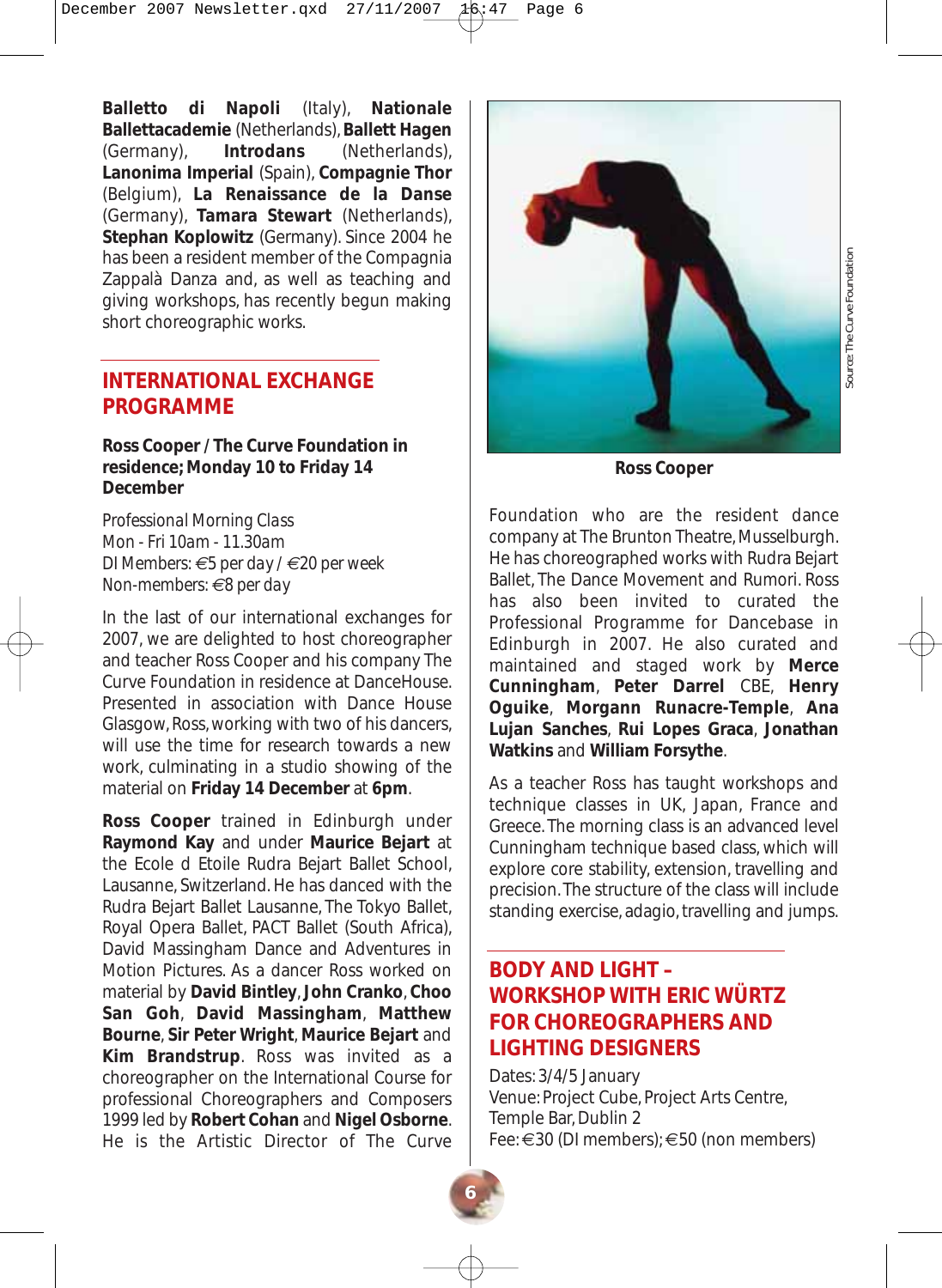#### **OPEN Public Lecture Demonstration: Saturday 5 January at 4pm; Project Arts Centre**

From the 3 to 5 January, a workshop for choreographers and lighting designers will be led by internationally renowned lighting designer **Eric Würtz**. The first of a series of multi-disciplinary exchanges, the workshop proposes a practical exploration of the interactions between motion and lighting. By analysing the elements which allow judicious and coherent use of lighting with space and motion, the purpose of the course will be to transmit a way of thinking about lighting that relies on more than simply technical knowledge. By first considering the question of seeing and then to learn to mobilize our perspective acuity, participants shall uncover the resources necessary to conceive and build a scenic project and pursue a personal process of creation without, however, forgetting that less is more. The workshop shall include a public lecture demonstration by Würtz on Saturday 5 January at 4pm in Project Arts Centre.

After a career as a graphic artist in media and publications, Eric turned to lighting design in 1983. His singular approach to his craft has led him to collaborate with some of the most innovative choreographers of French contemporary dance, such as **Philippe Decouflé**, **Mathilde Monnier** and **François Verret**. During the course of his career he has also had the opportunity to collaborate with choreographers from further afield, amongst them **Trisha Brown**, **Boyzsie Cekwana**, **Lucinda Childs** and our own **John Scott**. Not confined solely to dance, Eric has also collaborated in the fields of theatre and opera with the likes of **Maurice Bénichou**, **Philippe Genty** and **Alain Maratrat**, as well as bringing his unique vision to bear on events such as the closing ceremony for the fiftieth anniversary of the Normandy landings at Caen (1994), **Junya Watanabé** and **Nino Cerruti** Spring/Summer Collections (1995) and the opening ceremony for the World Cup, Paris (1998).

A 1997 winner of the Nusantara Programme for Artist in Residence in Indonesia by AFAA,

French Ministry of Foreign Affairs, he has led lighting workshops in France, Brazil, Morocco, Indonesia and South Africa.

*For further information and to reserve your place, contact info@danceireland.ie or 01 8558800 (please note workshop places are limited to 10, so advance booking is recommended).*

# **A MESSAGE FROM LAURIE**

#### **IDFI 'Town Hall Meeting'**

*On behalf of Sandra Adams, Helen Meany, and myself, I would like to thank everyone who came to the IDFI 'Town Hall Meeting' on Saturday, 10 November at Dance House to discuss ways of working together to make the most of the festival. We truly appreciated your time and focus; some great ideas were generated and the concerns expressed were valid ones that need to be looked at. Your putting a priority on artistic quality was extremely gratifying to hear, as we all want this festival to be of the highest calibre.*

*The ideas proposed will likely take about five years for IDFI to realise but, in the five months prior to the 2008 festival; we will try to take on one or two as test projects. In association with Dance Ireland, we will send out an Open Call for proposals (see page 8) and convene a panel for adjudication. In the meantime, do not hesitate to contact us with additional comments, ideas, or concerns. Email: info@dancefestivalireland.ie* 

*And last but by no means least we would like to thank the team at Dance Ireland for their work in assisting us with the event.*

**Laurie Uprichard, Artistic Director** International Dance Festival Ireland, 17 April – 3 May

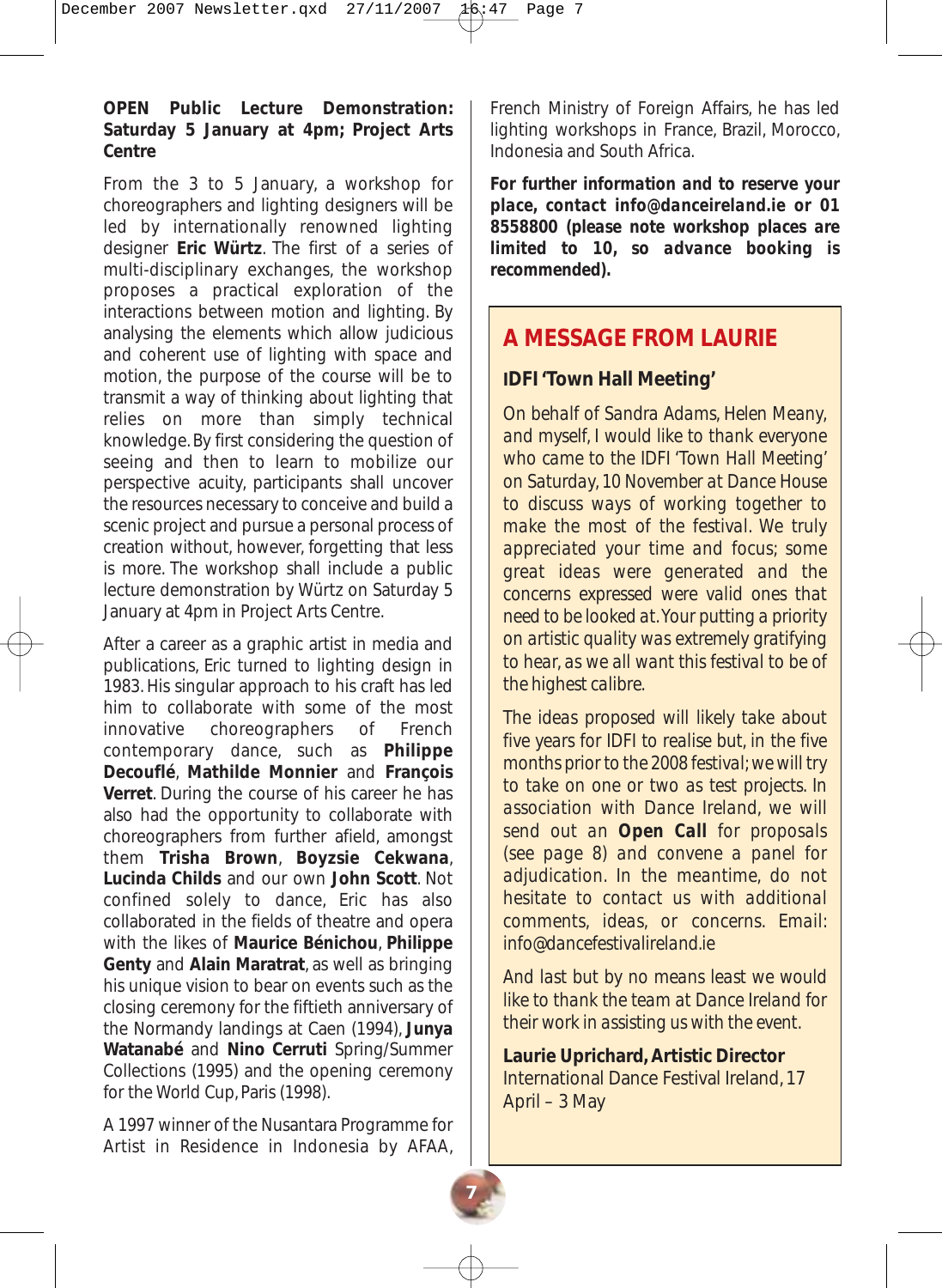# **OPEN CALL – INTERNATIONAL DANCE FESTIVAL IRELAND 2008**

Dance Ireland in partnership with the IDFI invites proposals from dance artists, choreographers and companies (Dance Ireland professional members only) to submit ideas/work for inclusion in a mixed bill provisionally entitled: *Re-Presenting Ireland* during the Festival.

While the exact format is to be confirmed, it is our wish to remain open and responsive to all proposals. An appropriate honorarium will be offered to all participating artists. However given the limited lead in time, there are financial and logistical constraints. Please note there is no production fund available for this inaugural festival event. The festival wishes to provide an opportunity for artists to present current work/practice, either as work-inprogress, extract or repertoire. The programme dates are **25 and 26 April**, and repeated on **2 and 3 May**; venues may include DanceHouse and Project Cube.

Both Dance Ireland and IDFI wish to maintain a 'light touch' approach; accordingly, proposals should be one A4 page only, containing contact details, brief description of what you wish to do and a short explanation why, accompanied by a DVD. Selection will be made by a panel comprising IDFI artistic director, a representative of Dance Ireland and national/international peers (tbc). It is anticipated that decisions should be made by the end of February.

The closing date for receipt of OPEN CALL proposals is **Friday 11 January 2008;** proposals should be sent to Duncan Keegan at Dance Ireland, DanceHouse, Liberty Corner, Foley Street, Dublin 1 or by email: duncan.keegan@danceireland.ie.

# **IRISH THEATRE ARTISTS DATABASE**

Irish Theatre Artists is a database project which aims to present and promote the work of Irish theatre and dance professionals in Ireland and worldwide. When complete, this Irish Theatre Institute online resource will be a comprehensive, illustrated, up-to-date, searchable database of over 2,000 Irish theatre practitioners: Actors, Dancers, Directors, Designers, Choreographers, Lighting Designers, Composers, Production Managers, Stage Managers and more – effectively a webpage per artist, created by that artist. The project will be published online in February 2008. To view sample profiles or to create a profile on the database, visit www.irishtheatreonline.com.

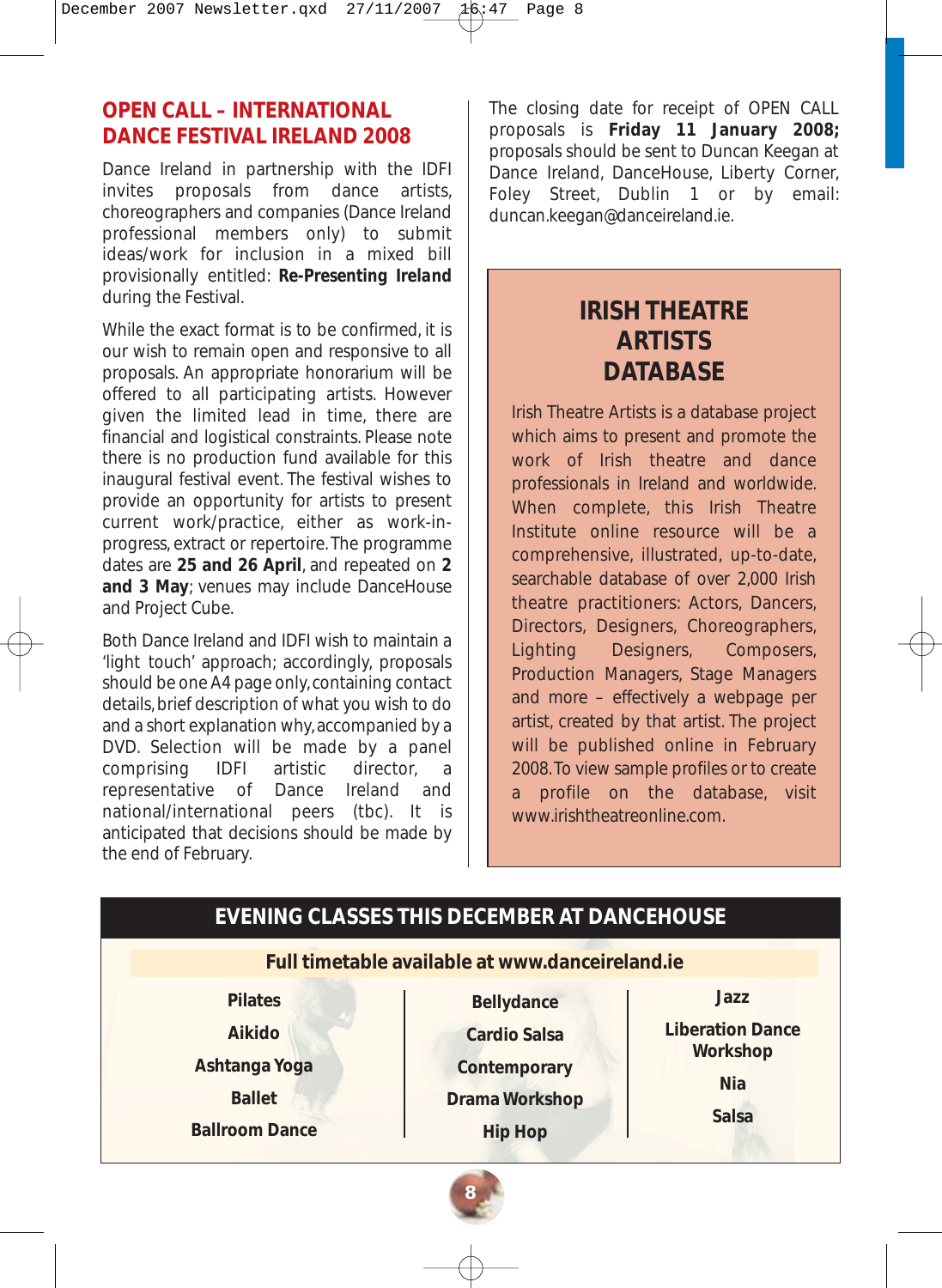**COMPANY NEWS**

#### **REX LEVITATES**

Rex Levitates will premiere their new piece *I Can't Make It Alone* at the Main Space, Project Arts Centre, Dublin, running from 5 to 15 December. Choreographer **Liz Roche** has collaborated on this piece with a cast of seven stunning contemporary dancers, opera and theatre designer **Joe Vanek**, lighting designer/filmmaker **Morleigh Steinberg** and composer **David Turpin**.

The company will also be hosting a series of workshops throughout the performance weeks. If you are interested in attending please contact **Ross O'Corrain** at Project Arts Centre for more details.

Performances: Dec 5 - 15 @ 8pm Preview: Dec 4 @8pm Matinee: Dec 8 @ 3pm Booking: 01 8819613/14 Tickets: €17/€12/€10 (group rate)

*I Can't Make It Alone* will tour Ireland from January 26th – February 16th 2007.

For more info www.rexlevitates.com.

#### **LEGITIMATE BODIES**

**Legitimate Bodies Dance Company**, after the success of November's D-Days weekend, is pleased to announce a 2-day performance programme to mark the end of their research and development phase.

On Thursday 13 December at 2pm, the children and youth dancers will take centre-stage as they perform a work devised during the company's education programme, *First Footing* and *Offaly Youth Dance*. Solos from company members **Nick Bryson** and **Cristina Goletti** will complete the programme together with a duo from dancers **Jess Rowell** and **Lorcan O'Neill** of **Animated State**, the platform for young talented dancers in Waterford.

On Friday 14 December at 8pm, the company will celebrate their residency in Birr Theatre and Arts Centre with their signature works,*History is Still A Game, Lingering on A Diagonal* and *Hanging in There*, the dance-comedy duet with Cork-based actor **Damian Punch**.The company is also delighted to announce a performance by guest artists **Mark Zemelman** and **Camille Renard** as they present *Center Edge*, a duet that explores the edges of perception using vulnerability and limitations. Mark is from Massachusetts and began practicing Contact Improvisation nineteen years ago. Over the past twelve years he has taught and performed across USA, Canada, Guatemala, Mexico, Europe and Israel. He also runs the website www.contactimpro.com.

For Contact Improvisation enthusiasts, Mark and Camille will also lead an afternoon workshop including a contact jam in Birr Theatre on Saturday 15 December from 2pm to 6pm. This is a unique opportunity to meet and dance with two of the best contact practitioners in the world! The workshop is open to dancers with some experience and dedicated movement practitioners at only 15 for the whole afternoon. However, there are a few scholarships available for vocational dance students so, if you are interested, please send your CV in to us. Bookings and enquiries: legitimatebodies@eircom.net.

#### **SHAKRAM DANCE COMPANY**

**Mairead Vaughan** is currently participating in the Dance Ireland Choreographic Development Initiative at DanceHouse. In speaking of the benefit she hopes to derive from the initiative, she observes:

*This is my opportunity to absorb, embody and reflect the above experiences and allow them to influence and inform my work. I feel there is huge potential to incorporate the gestural, spatial and complex rhythmical nature of these forms into the*

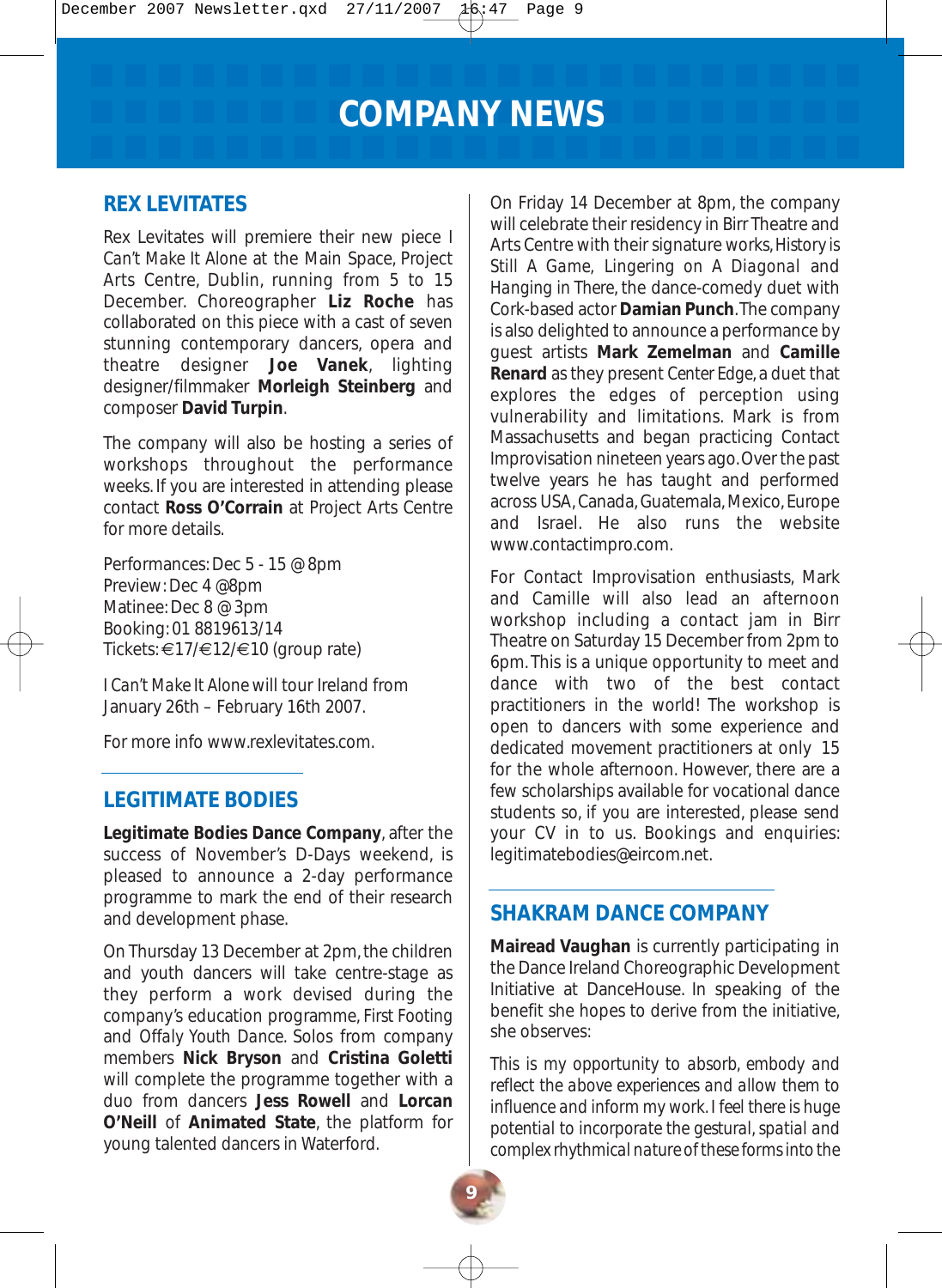#### *contemporary arena, along with shadows of their aesthetic sentiment and rich cultural milieu.*

Having spent 3-months travelling throughout Peru and Ecuador in 2006, Vaughan experienced a huge array of indigenous and Hispanic dance-styles in their cultural context, amongst them an ancient Inca festival incorporating indigenous music, dance performances and workshops. In 2007 she travelled throughout Malaysia and Borneo and attended a Rainforest World Music and Dance Festival with lectures authentic demonstrations and dance workshops including, Malaysian, Indonesian, Indian, African and Chinese forms, her most profound experience being that of tribal music and dance in remote rainforest village areas.

Through the support and framework of this initiative she intends to draw upon this experience through an intensive daily practice of research, experimentation, improvisation and documentation, all of which will inform the future work of Shakram Dance.

#### **DAGHDHA DANCE COMPANY**

Daghdha Dance Company has created the perfect winter remedy to distract from the chaotic seasonal preparations by hosting the ever popular **Gravity & Grace International Dance Festival 2007**. With a superb programme of events lined up to help take away the stress and sweep Christmas shoppers' off their feet, this unique international dance festival offers a haven of tranquillity.

All are welcome to a festival that embodies the energy and exploration of contemporary dance by Irish and international artists, from those curious about dance to weary present-seekers keen to escape the winter chill and the hustle and bustle of store and mall. And with performances by Daghdha Dance Company, dance artists from Ireland, Europe and the US as well as invited guest performers **Jean Butler** and **Chase Granoff**, those with a keen interest in dance will find themselves immersed in an atmosphere of creativity, dance and community.

The festival opens on Thursday 13 December at 8pm with the premier of *Sense and Meaning* a new work by **Michael Klien**, followed on Friday 14th December with a special Christmas edition of the ever popular Mamuska Limerick.

On Saturday 15 and Sunday 16 December, the Daghdha Space will be open from 2pm – 10pm daily, premiering a unique installation by Michael Klien and **Steve Valk** of an innovative and exciting environment that challenges the public to slip on their virtual skating socks and pirouette on our special and unique "ice-rink" dance surface. The days scheduled dance performances, at 3pm, 4.30pm, 6pm, 7.30pm and 9pm, will be interspersed with opportunities for visitors to experience this virtual skating and partake of some festive refreshments.

What's more, our programme includes family Seanchaí sessions with local folklorist and legend **Eddie Lenihan** whose treasure trove of Irish tales whisks you into a world of unparalleled fantasy, while Jean Butler exhibits her latest work in contemporary dance and Chase Granoff, originally from Co. Clare, creates an improvised work called *i. w.a.s.*

As Daghdha's Artistic Director Michael Klein says, "*this is a unique opportunity for the people of Limerick and its environs to enjoy dance of the highest international quality.*" There really is something for everyone, of all ages, at this exceptional Limerick festival. Admission is free and there's no need to book - just casually drop in to the Daghdha Space, St John's Church, Johns Square.

13 to 16 December, 2007; 2 –10pm; Free Admission Daghdha Space, St John's Church, John's Square, Limerick Further information: (061) 467 872 | www.daghdha.ie

Dance Ireland Website:

www.danceireland.ie

**10**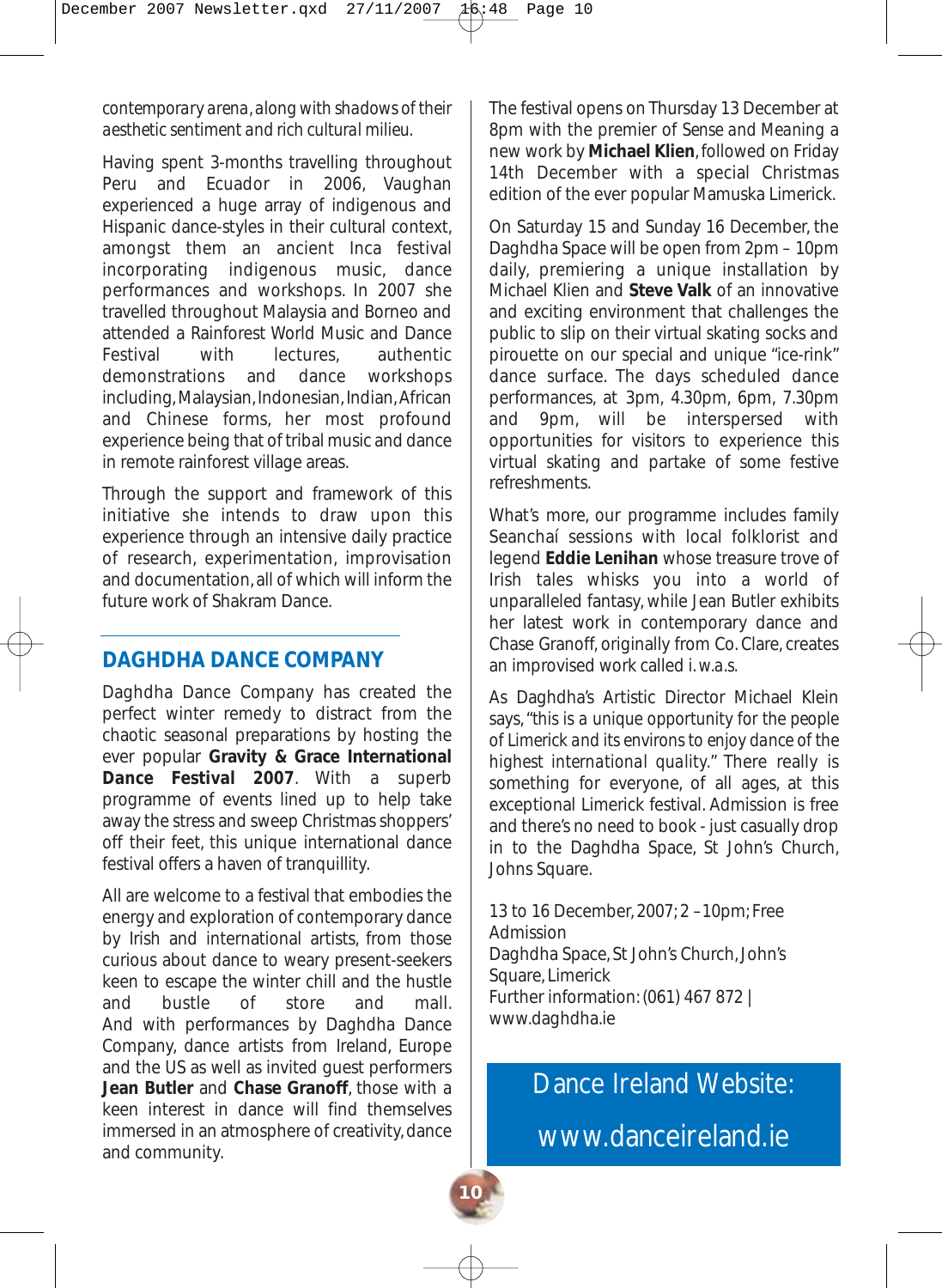



*SOLO/DUO/TRIO***, Wei Meng Poon, Daniela Bendini.**

# **IRISH MODERN DANCE THEATRE**

IMDT, with the assistance of the **Italian Cultural Institute**, is delighted to present **Compagnia Zappalà Danza**, Italy's most exciting dance company for one night only in *SOLO/DUO/TRIO*, a triple bill consisting of a thrilling version of *Romeo and Juliet*, *Foulplay* (inspired by Beckett's *Play*) and *Sologroove*.

Compagnia Zappalà Danza is known for its exceptionally gifted dancers and exciting choreography with Elisa Guzzo Vaccarino of *Ballettanz* magazine describing their work as "*an exhilarating form of perpetual motion."*

And to take advantage of their visit to these shores, IMDT in assocation with Dance Ireland is also delighted to present 2-day masterclass with company dancer **Wei Meng Poon** (page 5), offering Irish dancers an opportunity to work with experience some of the company's unique working process.

In other news, our beginner contemporary classes with **Lucy Dundon**, which are due to finish 6th December have been a great success, with huge interest already expressed in our classes for 2008. First term begins January 15th for a 5-week period, so to find out more or book your place:

www.irishmoderndancetheatre.com or contact us at 01-671 5113.

# **YOUTH BALLET WEST**

Friday, 14 December at 4.30pm will witness the launch of the new **Youth Ballet West** at The Town Hall Theatre, Galway. The company has



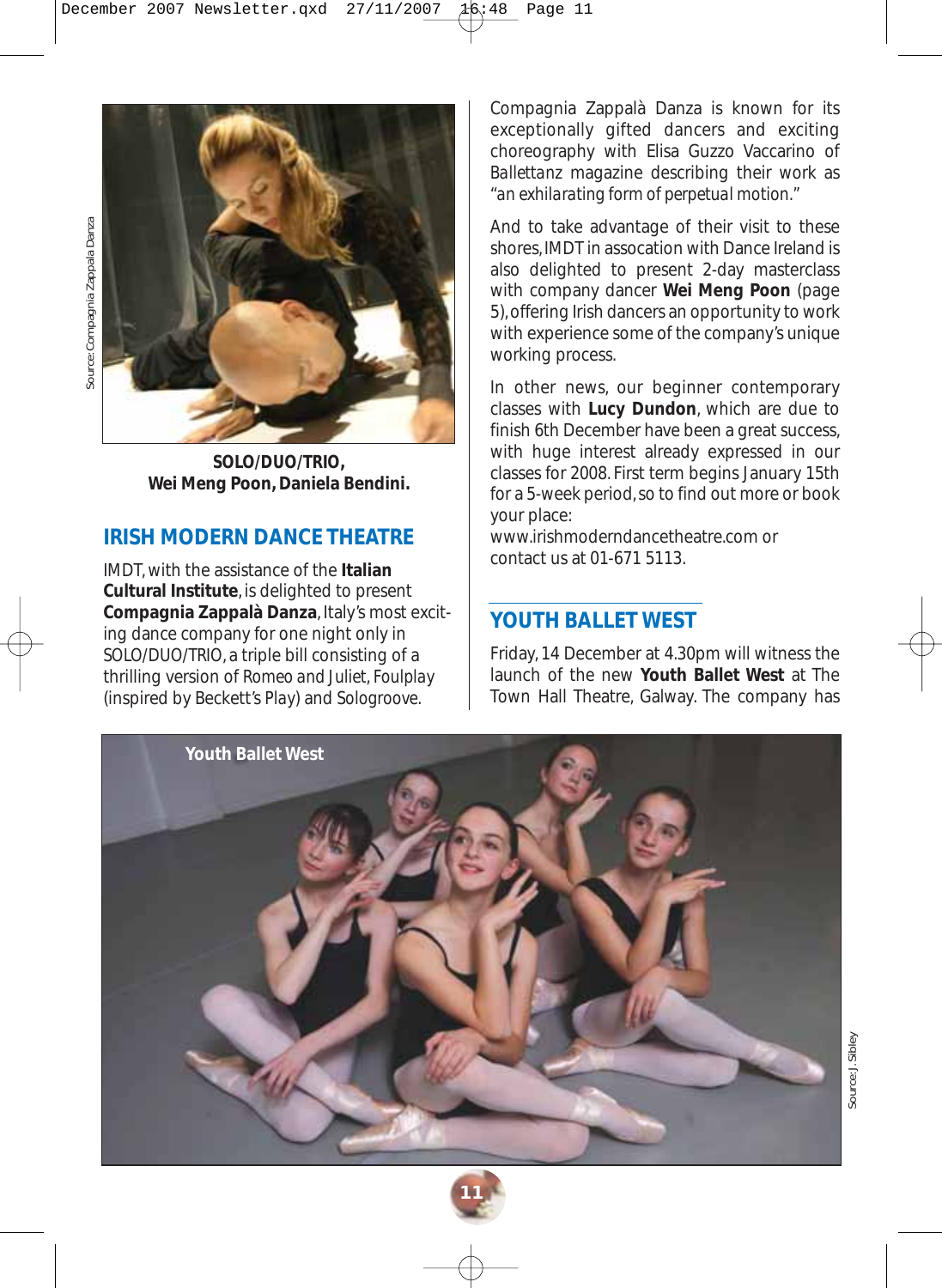selected for its inaugural performance *Les Patineurs*, a work originally choreographed by Sir Frederick Ashton in 1937 and which has been described as 'a pure dance display of virtuosity disguised as a joyous ode to skating.'

Ashton was inspired to create *Les Patineurs* by the graceful movements and virtuoso skills of skaters, setting the effortless actions of skaters as they sway, glide, turn and even fall over - to the music of Meyerbeer, itself originally written to accompany skating scenes onstage.

This restaging is by YBW Artistic Directors **Phyllis Hayes** (Director, Corrib Dance Academy) and **Judith Sibley** (Director, Chrysalis Dance; Corrib Dance Academy). **Leighton Morrison**, who has performed with many top-class ballet companies, including the English National Ballet is the company's Rehearsal Director alongside Ballet Mistress **Emma Beatty**, who has also performed internationally.

As a non-profit making organisation, Youth Ballet West offers young dancers in the west of Ireland the opportunity to audition for, and perform in professionally choreographed ballets of the highest standard. By providing the opportunity for young dancers to gain performance experience, train with top-class teachers, work closely with acclaimed choreographers and professional dancers our ambition is both to lead these young dancers to fully develop their artistic potential and to introduce ballet to diverse audiences, fostering a life-long support of this artform and the arts in general.

# $) + ( = A 0$

**)+( = a 0** present *Fragmented Patterns or 8 variations on a diagonal\_Knit 1 Purl 3* on **Friday 4** and **Saturday 5 January** at **6pm** in Project Arts Centre, an audio visual installation of sound, sculpture, video, light and spatial construction by **Anthony J. Faulder-Mawson** and a performance text installation of prose, lyric performance, spatial and temporal organizations, structural dance and sculptural movement by **Ursula Mawson-Raffalt**.

Working in their different disciplines the artistic directors will take the title as a base on which to apply their own methods, not only creating two works which they will then layer for presentation, but also creating multiple unique stages highlighting different compositional tasks, participants, settings and environments. The fully resolved and integrated layering of all these elements form a Monochrome Field of Fragmented Patterns unified by Silence and embracing Universality in the Arts.

The work will continuously change in form and structure, whilst the overall concept & source material will remain constant. The title refers metaphorically to the contemplative and ritualistic procedure of knitting where a high degree of concentration is required that is situated somewhere between humility and watchfulness. The artists share with the viewer a state of being where to be wholly and utterly open is paramount.

Produced by **) + ( = a0** (pronounced: convex plus concave equals a sphere) in association with Project Arts Centre, with residency support from Dance Ireland Dance Incubator Programme, The Firkin Crane, Cork and The Dock, Leitrim.

#### **COLLEGE OF DANCE**

**12**

Term continues until Friday 14 December, with students currently preparing to audition for overseas academies. **Paul Kinsella** has already auditioned for London Studio Centre and been awarded a place on their degree course for next September. Paul, along with **Niall Madden** and **Dean Ryan**, will perform with Irish National Youth Ballet Company in their production of *Concerto Grosso* by renowned international choreographer **Charles Czarny**.

Meanwhile, several second-year students have been participating in the Ballet Ireland Associate Programme, studying on Sundays in DanceHouse with the company's Education and Outreach Officer **Stephen Brennan**, who also teaches on the faculty of the College of Dance.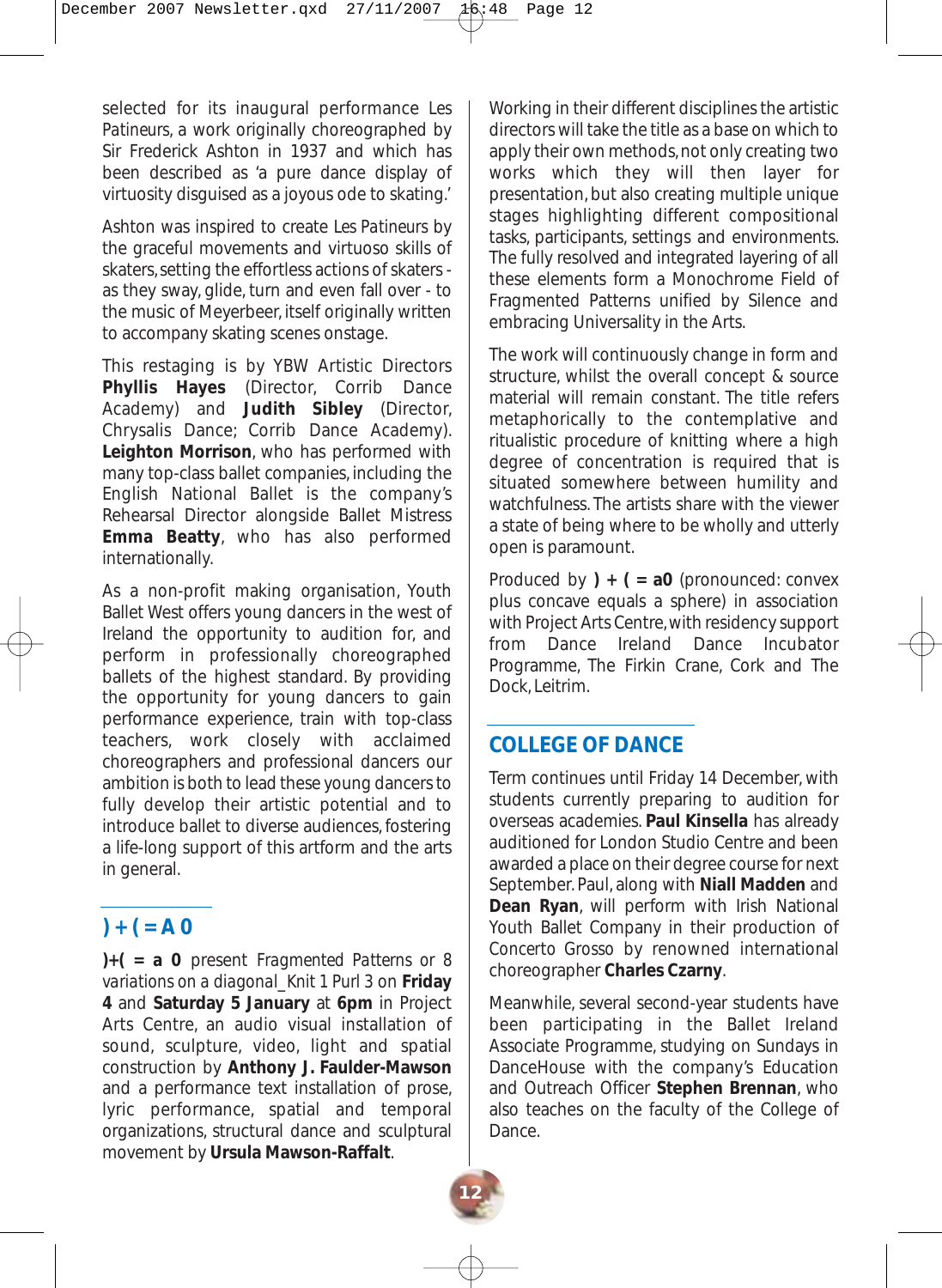First-year student **Lea Carroll** was awarded a scholarship to attend a concentrated day of dance in Tullamore organised by Legitimate Bodies, for which both the College and Lea are very grateful to Nick Bryson and Cristina Goletti.

Former student **Eoin MacDonncha**, a Bank of Ireland scholar and in his final year at Rambert School of Ballet and Contemporary Dance, recently visited us to share his experiences studying in London with the students as well as enjoying, along with two Japanese students from Rambert, senior ballet class with **Katherine Lewis**. This term we have also enjoyed visits from former students currently studying in Tilburg and Dundee, all eager to share their stories with the current students.

As always, members of Dance Ireland are welcome to participate in the daily senior ballet classes.Timetables are available from the office. Cost: 8 per class.

*For Prospectus and further information contact the College of Dance, Knox Hall, Monkstown Road, Monkstown, Co. Dublin. Tel/Fax: 01 2304115. Website: www.collegeofdance.com.*

#### **INCHICORE COLLEGE NEWS**

Following a year of intensive work, the Dance Studies Course at Inchicore College of Further Education is celebrating another triumphant year with second-year student **Sarah McGinley** winning the Bank of Ireland Millennium Scholars Trust. Sarah is using the scholarship to further her training at Stella Mann College in London, though she won't be alone in the UK. Other second-year students moving on to further dance training include **Jennifer Dawson** attending Millennium College, and **Aidan Kelly** and **Jennifer Murray**, both of whom have commenced training at Northern School of Contemporary Dance.

Third-year students are also on the move; **Lisa Tighe** has taken a place at Laban, London, with **Deirdre Griffin**, **Tara O'Halloran** and **Ruth Burke** all attending Fontyns Dance Academy in the Netherlands.

During the summer, ten students attended the Impulz Dance Festival in Vienna for three weeks where they studied a diversity of dance such as ballet, jazz, contemporary, hip-hop, Bollywood, and creative dance.

The new term started on 10 September, with 20 first-year students joining the second and thirdyears - who last year had successes in the ISTD Foundation in Dance Instruction, the Certificate in Dance Education examinations and the RAD Vocational examinations – it's shaping up to be another eventful year of dance in Inchicore.

Further information on the Dance Studies Course; please contact Inchicore College of Further Education at 01-4535358 or at enquiries@inchicore.cdvec.ie.

# **THE DANCER INSIDE**

*Contemporary dance workshops in Carrick-on-Shannon*

A series of workshops for adults by leading Irish dance companies to introduce contemporary dance and choreographic practice. Featuring technique and release exercises, improvisation and devised sequences.

#### **Sunday 2 December Rebecca Walter**,

choreographer/performer and artistic director of Catapult Dance Company. *12 – 5pm, The Dock.*

#### **Sunday 27 January**

**13**

**John Scott**, choreographer and Artistic Director of IMDT. *12 – 5pm, The Dock.*

Each workshop cost €35. For further information and booking contact **Kate McCarthy**, Leitrim County Council, 071 9621694 or by email at kmccarthy@leitrimcoco.ie.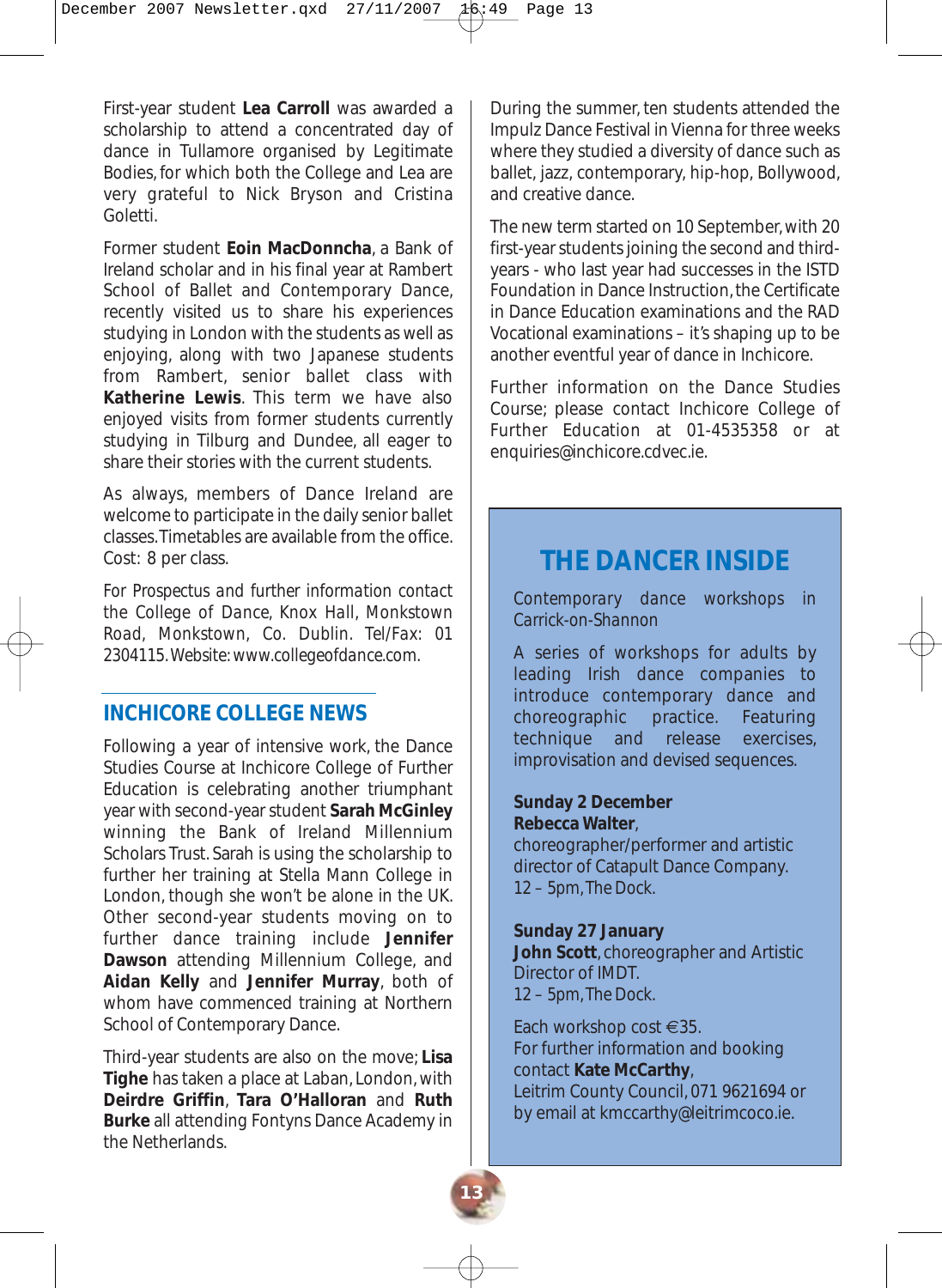# **DRFI 2ND INTERNATIONAL CONFERENCE – SECOND CALL FOR PROPOSALS**

Dance Research Forum Ireland (*DRFI)* invites proposals for its 2nd International Conference, entitled *Mediating Movement: Communication and Dance*. The conference, in keeping with the aims and objectives of *DRFI*, provides a platform for both dance academics and dance artists in Ireland and abroad.

The conference scheduled for 26 to 29 June 2008, explores the diverse concepts and methods through which we perform, research, communicate and contextualise dance. Abstracts of presentations relevant to the theme of the conference should be forwarded to Dr Catherine Foley, The Irish World Academy of Music and Dance, University of Limerick, Limerick, Ireland.

#### **Deadline for Submission of Proposals is Thursday, 6 December, 2007.**

*For further information, proposal formats and guidelines please visit www.danceresearchforumireland.org alternatively please contact Dr Catherine Foley at Catherine.e.foley@ul.ie or Tel: 00 353 61 202922.*

# **Dance Ireland – Equipment for hire**

There are a number of pieces of equipment available for hire to all members at nominal rates. These include: ballet barres, piano (digital Kawai CN370), digital camcorder, digital camera, iPod stereo speaker, projectors, projector screens, television, DVD player, portable TV trolley.

For more information please contact Duncan at 01 8848103 or Email duncan.keegan@danceireland.ie, with 'Equipment Hire' in the subject line.

Following the recent appointment of **Katherine Lewis** as Artistic Director and looking forward to fresh creative challenges

# **IRISH NATIONAL YOUTH BALLET**

# *Presents* **Nutcracker Act II Norwegian Wedding Concerto Grosso**

O'Reilly Theatre, Belvedere College, Great Denmark Street.

**FRIDAY 18th JANUARY 2008** 12 noon & 8.00pm

**SATURDAY 19th JANUARY 2008** 3.00pm & 8.00pm

#### *Bookings*

www.centralticketbureau.com Tel. 0818 205 205 33 Eden Quay Dublin 1. (No booking fee) *Concessions available*.



#### **VACANCY – TEACHER**

The Academy & Agency of Performing are currently looking to recruit a drama teacher to work at their classes in Ratoath & Navan. The academy teaches drama, singing and dance to children from the ages of 3-20. We are looking for someone male/female who is creative and enjoys working with children. Experience with children is essential. For further details please telephone 046 9436324/086 8304747 or email cv to info@theacademy.ie.

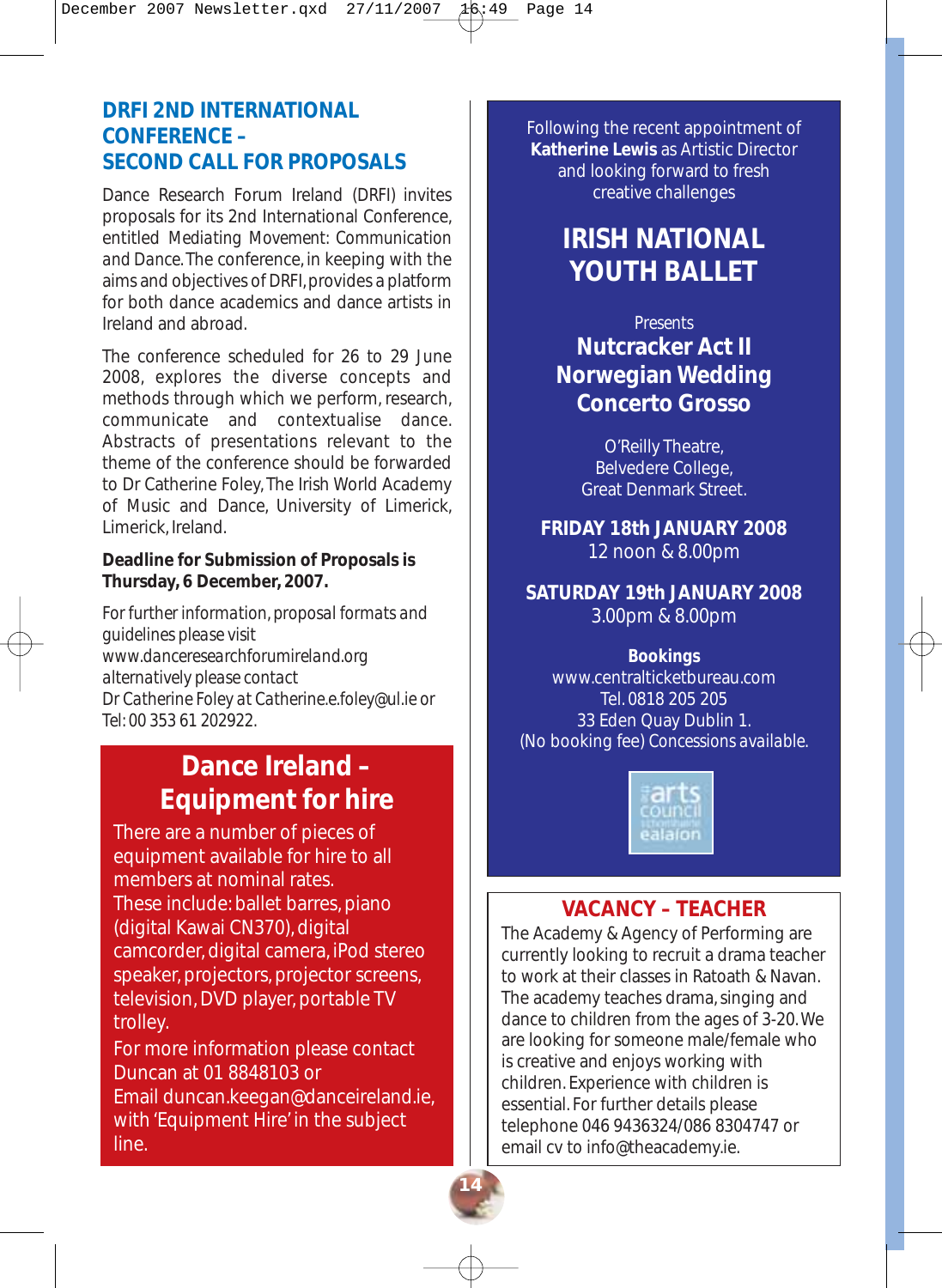**EVENTS LISTINGS**

| Date                                                                                                                                   | <b>Event</b>                                                                    | Location                                                                                                                                                                                                                                                                                                                                                                                                                                        |
|----------------------------------------------------------------------------------------------------------------------------------------|---------------------------------------------------------------------------------|-------------------------------------------------------------------------------------------------------------------------------------------------------------------------------------------------------------------------------------------------------------------------------------------------------------------------------------------------------------------------------------------------------------------------------------------------|
|                                                                                                                                        | <b>Niamh Condron &amp; Laura Murphy</b>                                         |                                                                                                                                                                                                                                                                                                                                                                                                                                                 |
| 3 Dec, 6pm                                                                                                                             | Informal Showing - under the Dance Ireland<br>/Movement Research Exchange       | Judson Church,<br>New York+212 7770033                                                                                                                                                                                                                                                                                                                                                                                                          |
|                                                                                                                                        | <b>Ballet Ireland</b>                                                           |                                                                                                                                                                                                                                                                                                                                                                                                                                                 |
| 3 Dec<br>4 Dec<br>$5 - 8$ Dec<br>10 Dec<br>2 Dec<br>13 Dec<br>14 Dec<br>16 Dec<br>17-18 Dec<br>19 Dec<br>20 Dec<br>21-22 Dec<br>23 Dec | The Nutcracker                                                                  | An Táin, 042 9392919<br>Riverside Theatre, 028 70323232<br>Civic Theatre, 01 4627477<br>Royal Theatre, 0818 300000<br>Mermaid Arts Centre, 01 2724030<br>Burnavon Arts Centre, 048 86769949<br>University Concert Hall, 061 331549<br>Dunamaise Arts Centre, 057 8663355<br>Draiocht, 01 885 2622<br>Glór Irish Music Centre, 065 684 3103<br>Ardhowen Theatre, 048 6632 5440<br>Solstice Arts Centre, 046 9092300<br>Siamsa Tire, 066 712 3055 |
|                                                                                                                                        | <b>Echo Echo Dance</b>                                                          |                                                                                                                                                                                                                                                                                                                                                                                                                                                 |
| 4 Dec, 8pm<br>6 Dec, 8pm<br>7 Dec, 8pm<br>8 Dec, 8pm                                                                                   | Consequences                                                                    | Civic Theatre, 01 4627477<br>Riverbank Theatre 045 448333<br>Draiocht, 01 8852622<br>Solstice Arts Centre, 046 9092300                                                                                                                                                                                                                                                                                                                          |
|                                                                                                                                        | <b>Legitimate Bodies</b>                                                        |                                                                                                                                                                                                                                                                                                                                                                                                                                                 |
| 13 Dec, 2pm<br>14 Dec, 8pm                                                                                                             | First Footing/Offaly Youth Dance<br><b>Mixed Bill</b>                           | Birr Theatre & Arts Centre, 057 9122911                                                                                                                                                                                                                                                                                                                                                                                                         |
|                                                                                                                                        | Daghdha Dance Co. - Gravity & Grace International Dance Festival                |                                                                                                                                                                                                                                                                                                                                                                                                                                                 |
| 13 Dec, Premiere<br>14 Dec, 8pm<br>15-16 Dec, 2-4pm<br>15-16 Dec, 4-10pm                                                               | Sense & Meaning<br>Mamuska Limerick<br>Virtual Skating<br>Performance (Various) | Daghdha Space, 061 467 872                                                                                                                                                                                                                                                                                                                                                                                                                      |
|                                                                                                                                        | <b>IMDT presents Compagnia Zappalà Danza</b>                                    |                                                                                                                                                                                                                                                                                                                                                                                                                                                 |
| 10 Dec, 8pm                                                                                                                            | SOLO/DUO/TRIO                                                                   | Civic Theatre, 01 462 7477                                                                                                                                                                                                                                                                                                                                                                                                                      |
|                                                                                                                                        | Pat Kinevane / Fishamble                                                        |                                                                                                                                                                                                                                                                                                                                                                                                                                                 |
| 7 Dec, 7.30pm<br>€30 (in aid of Our Lady's Hospice)                                                                                    | Forgotten                                                                       | DanceHouse, 01 855 8800                                                                                                                                                                                                                                                                                                                                                                                                                         |
|                                                                                                                                        | <b>CoisCéim Dance Theatre</b>                                                   |                                                                                                                                                                                                                                                                                                                                                                                                                                                 |
| 4&5 Dec<br><b>8&amp;9 Dec</b>                                                                                                          | Knots                                                                           | Welsh Millennium Centre, Cardiff<br>Purcell Room, Southbank Centre,<br>London                                                                                                                                                                                                                                                                                                                                                                   |

 $\overline{\varphi}$